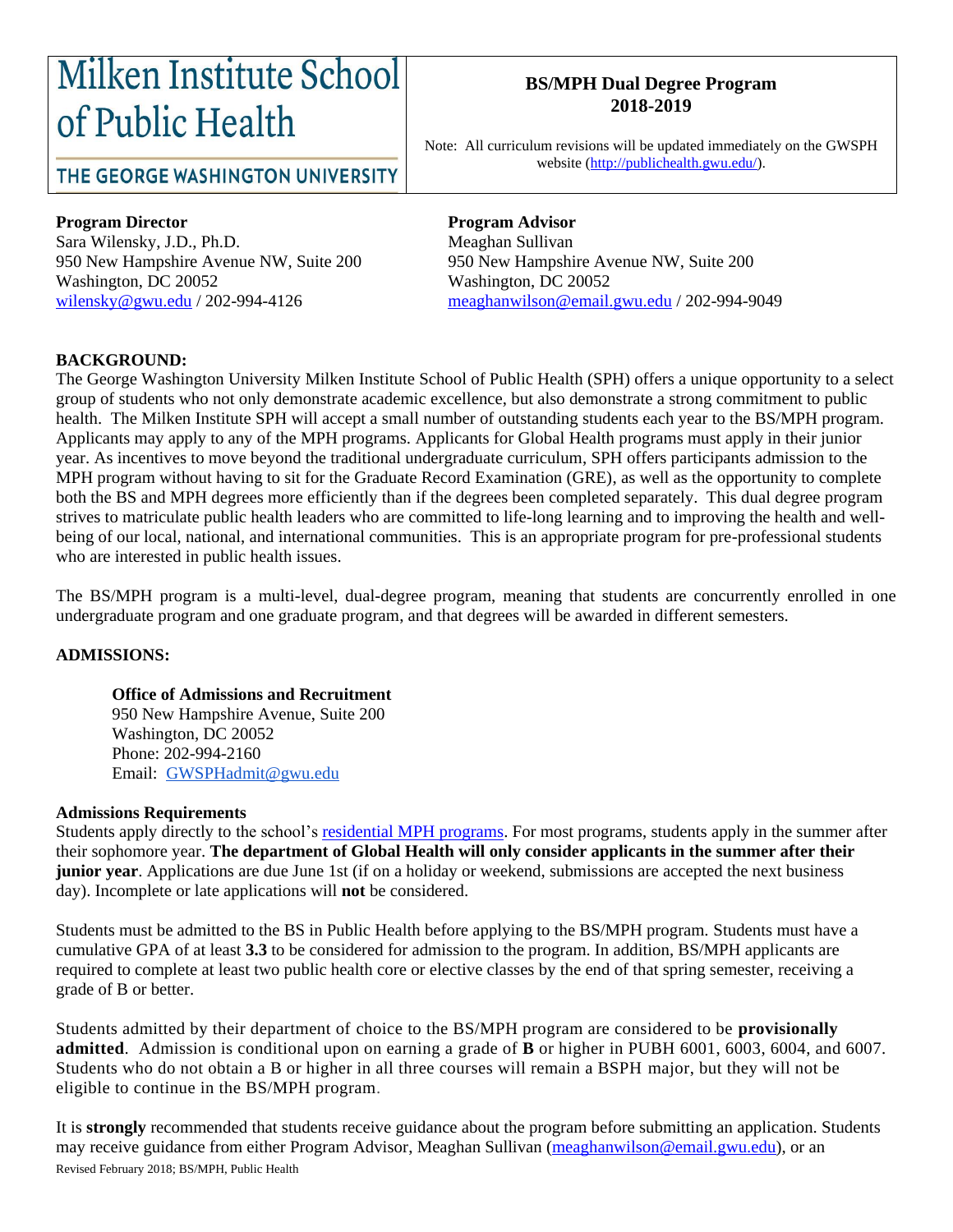Admissions Representative at [gwsphadmit@gwu.edu.](mailto:gwsphadmit@gwu.edu) Please email either of these contacts to schedule an appointment to discuss the program.

The link to the online application form is made available three weeks prior to the admission deadline at [http://publichealth.gwu.edu/programs/public-health-bsmph.](http://publichealth.gwu.edu/programs/public-health-bsmph) A complete application includes:

- 1. A personal statement
	- a. The statement of purpose should explain how you became interested in your field of choice; the contribution you hope to make to your field; and how you believe GW's program will help you reach your career goals. If there is anything unusual in your transcripts, standardized testing, or resume that you wish to explain to the admissions committee, please include this information in your Statement of Purpose.
- 2. Two letters of recommendation faculty members preferred;
- 3. Your resume;
- 4. Your unofficial transcript from BanWeb (Admissions will cross-check it against an official copy)
	- a. For students applying to the Department of Epidemiology and Biostatistics ONLY, you **must** have completed MATH 1200 or higher **OR** STAT 1051, 1053, 1127 or higher.
- 5. GRE scores, if you choose to submit them. *(GRE or other standardized test scores are not required for admission. However, applicants may submit standardized test scores if they feel that including this information will enhance their application.)*

No student is considered to have declared a BS/MPH until this process is completed and the student has received, and returned signed, the letter of acceptance from the GWSPH Office of Recruitment and Admissions. Thereafter students receive guidance from the Program Advisor **and their MPH faculty advisor**. Students are strongly encouraged to receive academic guidance from the Program Advisor in order to register for all subsequent undergraduate semesters. Students follow the prescribed curriculum effective in the year that he/she matriculates into the BS/MPH in Public Health program. The student, with the assistance of the Program Advisor, is responsible for managing the undergraduate degree requirements and the four crossover graduate courses. The student will work with the MPH faculty advisor to plan the graduate degree coursework beyond the crossover courses.

#### **BS/MPH GRADUATION REQUIREMENTS**

- 1. **Graduate Credit Requirement**. 120 undergraduate credits are required for the BS degree; 36 graduate credits are required for the MPH degree.
- 2. **Course Requirements**. Successful completion of the undergraduate program is required for the BS degree, and completion of the remaining graduate Core Courses and the Program-Specific Courses are required for the MPH degree.
- 3. **Grade Point Requirement**. A 3.0 (B average) overall grade point average is required for graduate courses.
- 4. **Time Limit Requirement**. Both degrees must be completed within six years of the date accepted to the School of Public Health.
- 5. **Transfer Credit Policy**. In concordance with undergraduate and graduate established policies.
- 6. **Comply with policies and procedures** as outlined in the University and SPH requirements. After completing the BS degree, students will follow all graduate policies outlined in the University Bulletin and the SPH Student Handbook. Pay particular attention to the SPH requirements to complete human research training (CITI training), to complete 16 hours of professional enhancement (8 hours *before* completing the BSPH and *another* 8 hours before completing the MPH) activities, and to pass the Academic Integrity Quiz.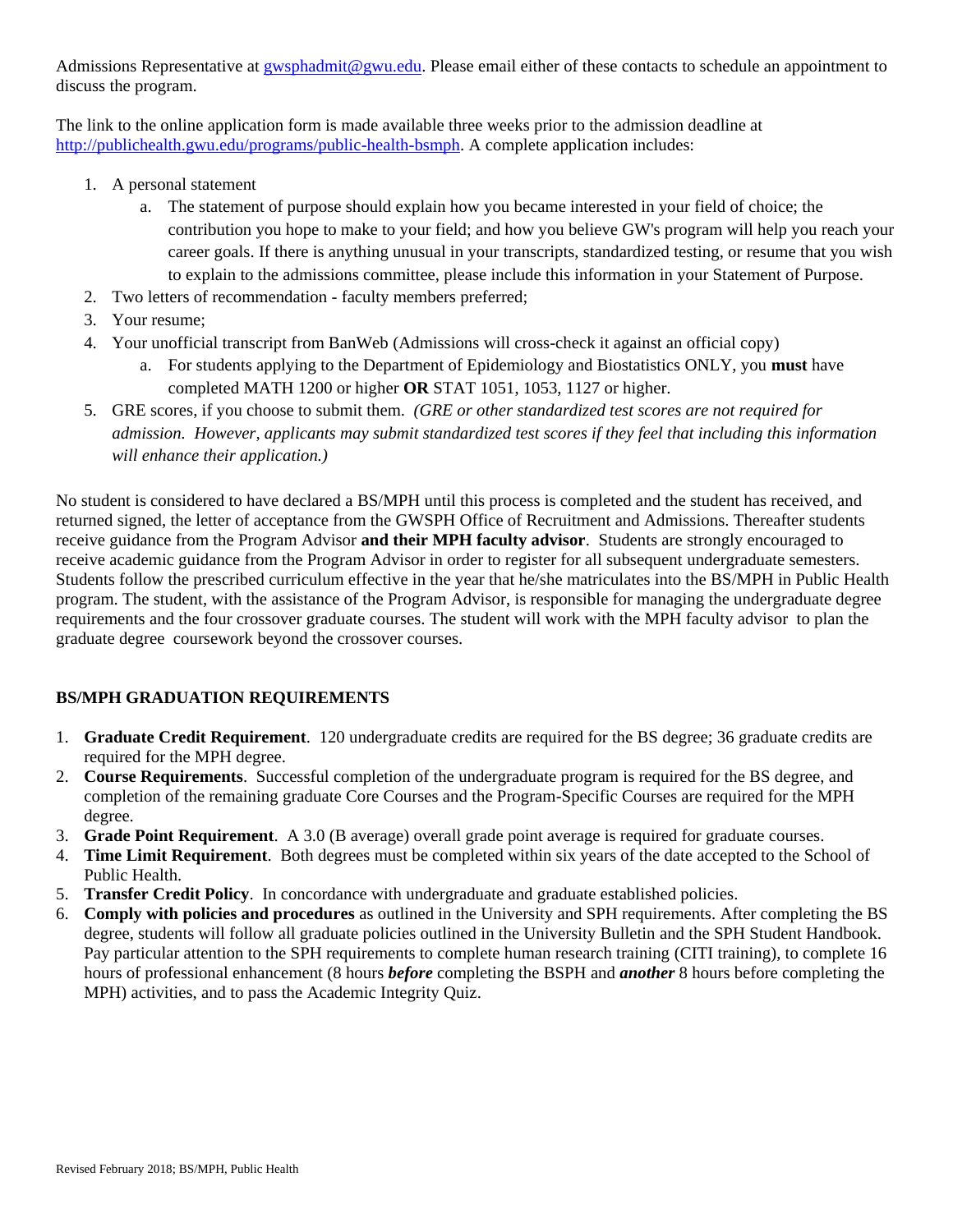## Milken Institute School of Public Health

THE GEORGE WASHINGTON UNIVERSITY

#### **BS Public Health/MPH**

**Program-at-a-Glance 2018-2019**

**BS/MPH Credit Distribution Chart Category Non Premed Credits Premedical Credits** BS General Education Requirements (minimum)\* 19-20 19-20 BS Public Health Core Course Requirements (Includes 9 graduate crossover credits)\*\* 27 27 BS SPH Electives\*\*\* 12 BS Additional Electives 10-29 BS Total Credits 120 120 MPH Total Credits 36 36 BS/MPH Total Credits (120 credits plus 36 credits = 156 total credits) 156 156

#### **\*General Curriculum Courses**

**Note: See Bulletin for most up-to-date version of the University General Education Requirements and approved courses: http://bulletin.gwu.edu/university-regulations/** *Consult with your Advisor. Courses may count toward more than one requirement as noted below.*

#### **\*\*BS Public Health Core Course Requirements and Graduate Substitutions**

| <b>Required Courses</b>     | <b>Credits</b> | Title                                                                  |
|-----------------------------|----------------|------------------------------------------------------------------------|
| <b>PUBH 1101(W)</b>         | 3              | Introduction to Public Health and Health Services                      |
| <b>PUBH 1102</b>            | 3              | History in Public Health                                               |
| <b>PUBH 3130</b>            | 3              | Management and Economics of Health Services                            |
| <b>PUBH 3133</b>            | 3              | Global Health and Development                                          |
| <b>PUBH 3135 W</b>          | 3              | <b>Health Policy</b>                                                   |
| <b>PUBH 4140 W</b>          | 3              | Senior Seminar                                                         |
| <b>Total Undergraduate</b>  | 18             |                                                                        |
| <b>Core Credits</b>         |                |                                                                        |
| <b>PUBH 6007</b>            | $\overline{2}$ | Social and Behavioral Approaches to Public Health                      |
|                             |                | (Replaces PUBH 2112 Principles of Health Education and Health          |
|                             |                | Promotion [3 credits] in the BS Public Health Program)                 |
| <b>PUBH 6003</b>            | $\mathfrak{Z}$ | Principles and Practice of Epidemiology                                |
|                             |                | (Replaces PUBH 3131 Epidemiology: Measuring Health and Disease [3]     |
|                             |                | credits] in the BS Public Health Program)                              |
| <b>PUBH 6004</b>            | $\overline{2}$ | Environmental and Occupational Health in a Sustainable World           |
|                             |                | (Replaces PUBH 3132 Health and Environment [3 credits] in the BS       |
|                             |                | Public Health Program)                                                 |
| <b>PUBH 6001</b>            | $\overline{2}$ | <b>Biological Concepts for Public Health</b>                           |
|                             |                | (Replaces PUBH 2110 Public Health Biology [3 credits] in the BS Public |
|                             |                | Health Program)                                                        |
|                             |                |                                                                        |
| <b>Total Graduate Cross</b> | 9              |                                                                        |
| <b>Over Credits</b>         |                |                                                                        |
| <b>Total Core Credits</b>   | 27             |                                                                        |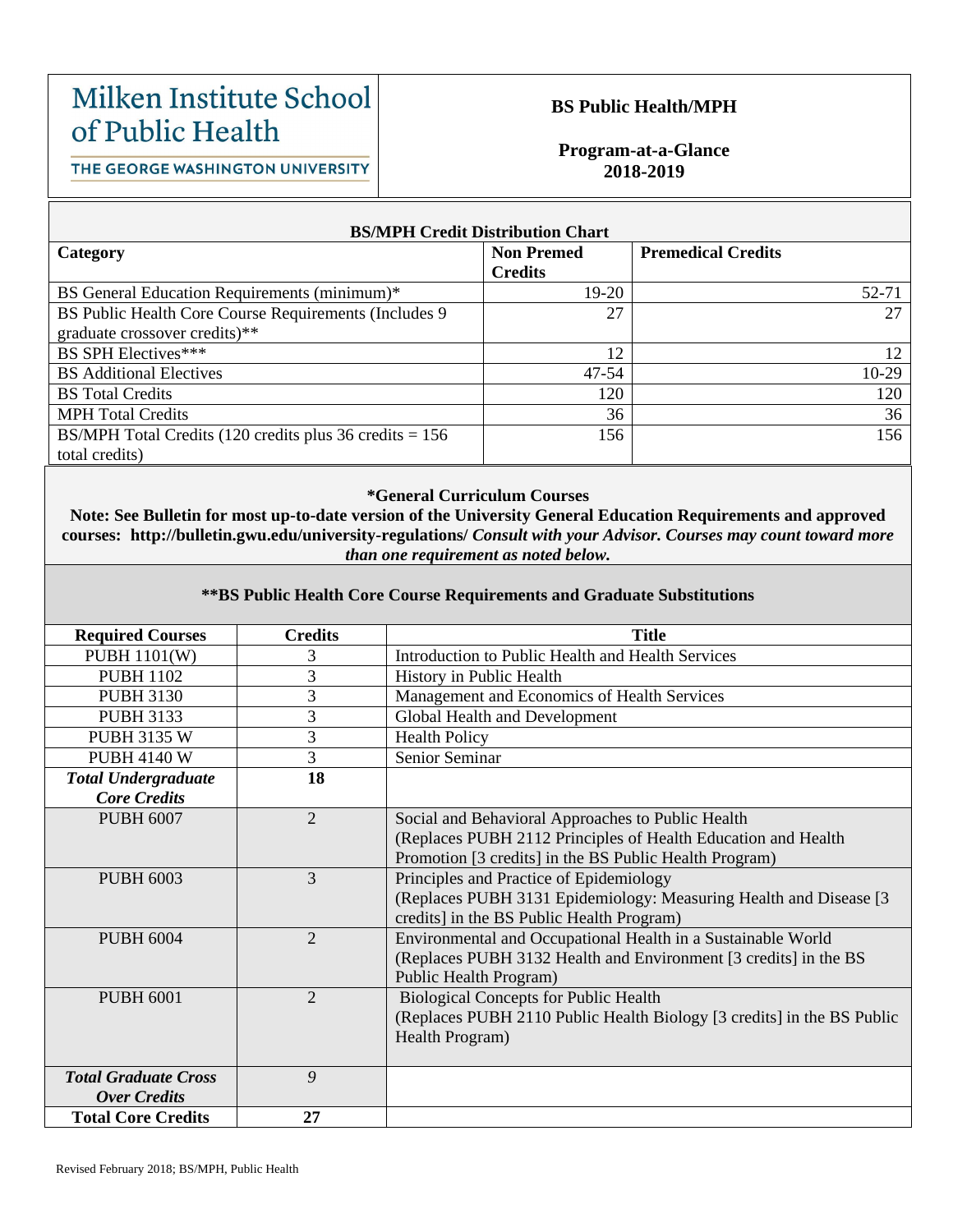| <b>***Approved Public Health Elective Courses</b>                        |                                                                      |                                             |                                                                               |                         |                      |  |  |  |
|--------------------------------------------------------------------------|----------------------------------------------------------------------|---------------------------------------------|-------------------------------------------------------------------------------|-------------------------|----------------------|--|--|--|
|                                                                          | <b>AMST 3950</b>                                                     | 3                                           | Topics: Narrative Medicine in American History only                           |                         |                      |  |  |  |
|                                                                          | <b>ANTH 3504</b>                                                     | 3                                           | Illness, Healing and Culture                                                  |                         |                      |  |  |  |
|                                                                          | <b>ANTH 3513</b>                                                     | 3                                           | Anthropology of Human Rights                                                  |                         |                      |  |  |  |
|                                                                          | <b>ANTH 6302</b>                                                     | 3                                           | <b>Issues in Development</b>                                                  |                         |                      |  |  |  |
|                                                                          | <b>BADM 4101</b>                                                     | 3                                           | <b>Business Law and Ethics</b>                                                |                         |                      |  |  |  |
|                                                                          | <b>BIOC 3560</b>                                                     | 3                                           | Diet, Health, and Longevity                                                   |                         |                      |  |  |  |
|                                                                          | <b>BISC 3450 or BISC 3450W</b>                                       | 3                                           | <b>Evolutionary Medicine</b>                                                  |                         |                      |  |  |  |
|                                                                          | <b>EHS 2107</b>                                                      | 4                                           | Theory and Practice of Research in a Clinical Setting                         |                         |                      |  |  |  |
|                                                                          | <b>EXNS 1114</b>                                                     | 3                                           | <b>Community Nutrition</b>                                                    |                         |                      |  |  |  |
|                                                                          | <b>EXNS 1199</b>                                                     | 3                                           | Topics: Nutrition & Disease only                                              |                         |                      |  |  |  |
|                                                                          | <b>EXNS 2119</b>                                                     | 3                                           | <b>Introduction to Nutrition Science</b>                                      |                         |                      |  |  |  |
|                                                                          | <b>EXNS 2122</b>                                                     | 3                                           | Food Systems in Public Health                                                 |                         |                      |  |  |  |
|                                                                          | <b>GEOG 2104</b>                                                     | 3                                           | Introduction to Cartography and GIS                                           |                         |                      |  |  |  |
|                                                                          | <b>GEOG 2127</b>                                                     | 3                                           | <b>Population Geography</b>                                                   |                         |                      |  |  |  |
|                                                                          | <b>GEOG 2137</b>                                                     | 3                                           | <b>Environmental Hazards</b>                                                  |                         |                      |  |  |  |
|                                                                          | <b>HIST 3363</b>                                                     | 3                                           | Race, Medicine, and Public Health                                             |                         |                      |  |  |  |
|                                                                          | <b>HLWL 1106</b>                                                     | 3                                           | Drug Awareness                                                                |                         |                      |  |  |  |
|                                                                          | <b>HLWL 1109</b>                                                     | 3                                           | <b>Human Sexuality</b>                                                        |                         |                      |  |  |  |
|                                                                          | <b>HONR 2047</b>                                                     | 3                                           | Special Topics- Medicine and Society only                                     |                         |                      |  |  |  |
|                                                                          | <b>HONR 2047</b>                                                     | 3                                           | Special Topics- Gender, Race, and Science only                                |                         |                      |  |  |  |
|                                                                          | <b>HSCI 2101</b>                                                     | 3                                           | Psychosocial Aspects of Health and Illness                                    |                         |                      |  |  |  |
|                                                                          | <b>HSCI 2105</b>                                                     | 3                                           | <b>Current Issues in Bioethics</b>                                            |                         |                      |  |  |  |
|                                                                          | <b>IAFF 2190W</b>                                                    | 3                                           | Topics: Science, Policy and Tech only                                         |                         |                      |  |  |  |
| <b>PHIL 2124</b>                                                         |                                                                      | 3                                           | Philosophies of Disability                                                    |                         |                      |  |  |  |
|                                                                          | <b>PHIL 2281</b>                                                     | 3                                           | Philosophy of the Environment                                                 |                         |                      |  |  |  |
|                                                                          | <b>PSYC 3128</b>                                                     | 3                                           | <b>Health Psychology</b>                                                      |                         |                      |  |  |  |
| <b>PUBH 2113</b>                                                         |                                                                      | 3                                           | Impact of Culture Upon Health                                                 |                         |                      |  |  |  |
| <b>PUBH 2114</b>                                                         |                                                                      | 3                                           | Environment, Health and Development                                           |                         |                      |  |  |  |
| 3<br><b>PUBH 2115</b>                                                    |                                                                      | Health, Human Rights, and Displaced Persons |                                                                               |                         |                      |  |  |  |
| <b>PUBH 2117</b>                                                         |                                                                      | 3                                           | Service Learning in Public Health                                             |                         |                      |  |  |  |
| 3<br><b>PUBH 3116</b><br>Global Health Systems Performance               |                                                                      |                                             |                                                                               |                         |                      |  |  |  |
| 3<br><b>PUBH 3136</b><br><b>Health Law</b>                               |                                                                      |                                             |                                                                               |                         |                      |  |  |  |
| <b>PUBH 3137</b>                                                         |                                                                      | 3                                           | Global Public Health Nutrition                                                |                         |                      |  |  |  |
| 3<br><b>PUBH 3150</b>                                                    |                                                                      |                                             | Sustainable Energy and Environmental Health                                   |                         |                      |  |  |  |
|                                                                          | <b>PUBH 3151</b>                                                     | 3                                           | <b>Current Issues in Bioethics</b>                                            |                         |                      |  |  |  |
|                                                                          | <b>PUBH 3199</b>                                                     | $1 - 3$                                     | Various Topics in Public Health - i.e. Qualitative Research Methods in PUBH   |                         |                      |  |  |  |
|                                                                          | <b>STAT 2118</b>                                                     | 3                                           | <b>Regression Analysis</b>                                                    |                         |                      |  |  |  |
|                                                                          | <b>STAT 2183</b>                                                     | 3                                           | <b>Intermediate Statistics Lab/Packages</b>                                   |                         |                      |  |  |  |
| <b>SUST 2003</b>                                                         |                                                                      | 3                                           | The Sustainable Plate                                                         |                         |                      |  |  |  |
| <b>MPH Core Course Requirements (beyond the crossover courses)</b>       |                                                                      |                                             |                                                                               |                         |                      |  |  |  |
|                                                                          |                                                                      |                                             | Begin Planning Your Practicum after Completing the First Half of Your Program |                         |                      |  |  |  |
| <b>Required Core Course</b>                                              |                                                                      |                                             | <b>Credits</b>                                                                | <b>Semester Offered</b> |                      |  |  |  |
| <b>Biostatistical Applications for Public Health</b><br><b>PUBH 6002</b> |                                                                      |                                             | 3                                                                             | Summer, Fall, Spring    |                      |  |  |  |
| <b>PUBH 6006</b>                                                         | Management & Policy Approaches to Public Health (for all MPH         |                                             |                                                                               | 3                       | Summer, Fall, Spring |  |  |  |
|                                                                          | programs except the MPH, Health Policy or MPH, Global Health Policy) |                                             |                                                                               | $\boldsymbol{6}$        |                      |  |  |  |
| <b>Total</b>                                                             | <b>Core Credits</b>                                                  |                                             |                                                                               |                         |                      |  |  |  |

For MPH program guides, course descriptions and registration information, please go to the website: [http://publichealth.gwu.edu/academics.](http://publichealth.gwu.edu/academics) Please refer to the relevant MPH Program Guide for your program-specific curricular and graduation requirements.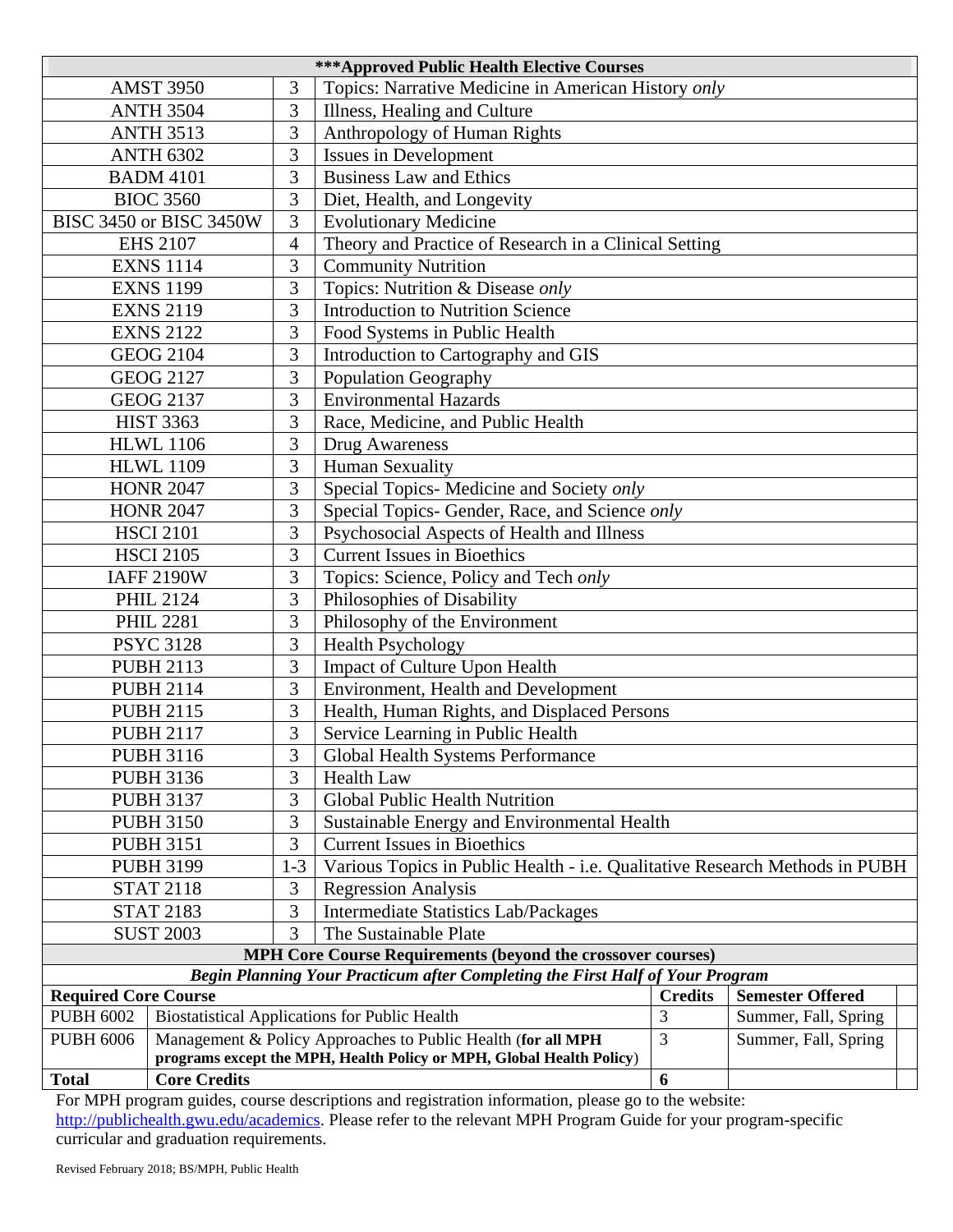#### **BS/MPH Supplement to the Milken Institute School of Public Health Student Handbook**

#### **OVERVIEW**

This supplement is intended to provide information about policies and procedures that apply to students in the School of Public Health and Health Service's BS/MPH dual-degree program. BS/MPH students should use this supplement along with the information in the *School of Public Health Graduate Student Handbook* ("Handbook") and the University's Bulletin. The Bulletin is available on-line at [www.gwu.edu/~bulletin/.](http://www.gwu.edu/~bulletin/)

Some policies are course-specific (i.e., grade appeal of a course) while others relate to the students' overall participation in the program (i.e. academic standing). Unless otherwise specified in this supplement, students should follow the policies and procedures relating to course-specific issues that coincide with the program level of the course. In other words, if the issue relates to an undergraduate course, students should follow the undergraduate rules and if the issue relates to a graduate course, students should follow the graduate rules. For issues relating to the students' overall participation in the program, students should follow the policies that coincide with the students' level of progress in the program. In other words, the student should adhere to undergraduate policies and procedures until the student completes the requirements for a BS in Public Health. Once the student completes the requirements for the BS in Public Health, the student should follow the graduate policies and procedures.

#### **HOW TO FINANCE YOUR BS/MPH PROGRAM**

Prior to the award of the BS degree, BS/MPH students are eligible only for undergraduate financial assistance. Once matriculating into the graduate program, BS/MPH students are eligible for graduate support and [the Grad2Grad program.](https://graduate.admissions.gwu.edu/grad2grad-program) BS/MPH students are not eligible for merit scholarships from GWSPH because of the combination of at least 9 credits saved and the Grad2Grad discount.

To retain eligibility for undergraduate Federal and institutional financial aid, the number of graduate courses for which an undergraduate student is registered in any given semester or summer session must be less than half of his or her total course load. Put another way, students must be enrolled in 51% undergraduate credits in each term toward the BS degree.

#### **GET ADVISING BEFORE YOU REGISTER**

BS/MPH students have two academic advisors, one who focuses on undergraduate course work and completion of the BS requirements and one who focuses on graduate course work and completion of MPH requirements. Your undergraduate advisor is shown in the header. Your graduate advisor will be assigned based on which department/program you enter. These two advisors will work together as needed to assist BS/MPH students in course selection and sequencing for the entire program.

BS/MPH students, like other BS Public Health Majors, must meet with their undergraduate academic advisor before registering for classes in fall of their junior year. At that time, they should plan their course sequencing for the remaining undergraduate requirements. BS/MPH students must also meet with their likely MPH academic advisor in the fall of their junior year to plan their graduate course selection and sequencing. By meeting with both advisors early in the program, BS/MPH students are less likely to encounter scheduling or sequencing conflicts that delay graduation. **It is assumed that BS/MPH students will take courses during summer sessions if they wish to graduate in a reduced timeframe**. However, BS/MPH students are not required to take courses during the summer to maintain enrollment status.

Please refer to the *SPH Student Handbook* for additional information on advising and registration.

#### **PAY YOUR TUITION BILL ACCORDING TO ESTABLISHED BILLING PLANS**

The fixed rate tuition plan remains in effect for BS/MPH students who chose to participate in the plan upon enrolling at GW. Students who are not part of the fixed-rate tuition plan or who are still enrolled at GW after the term of their fixed